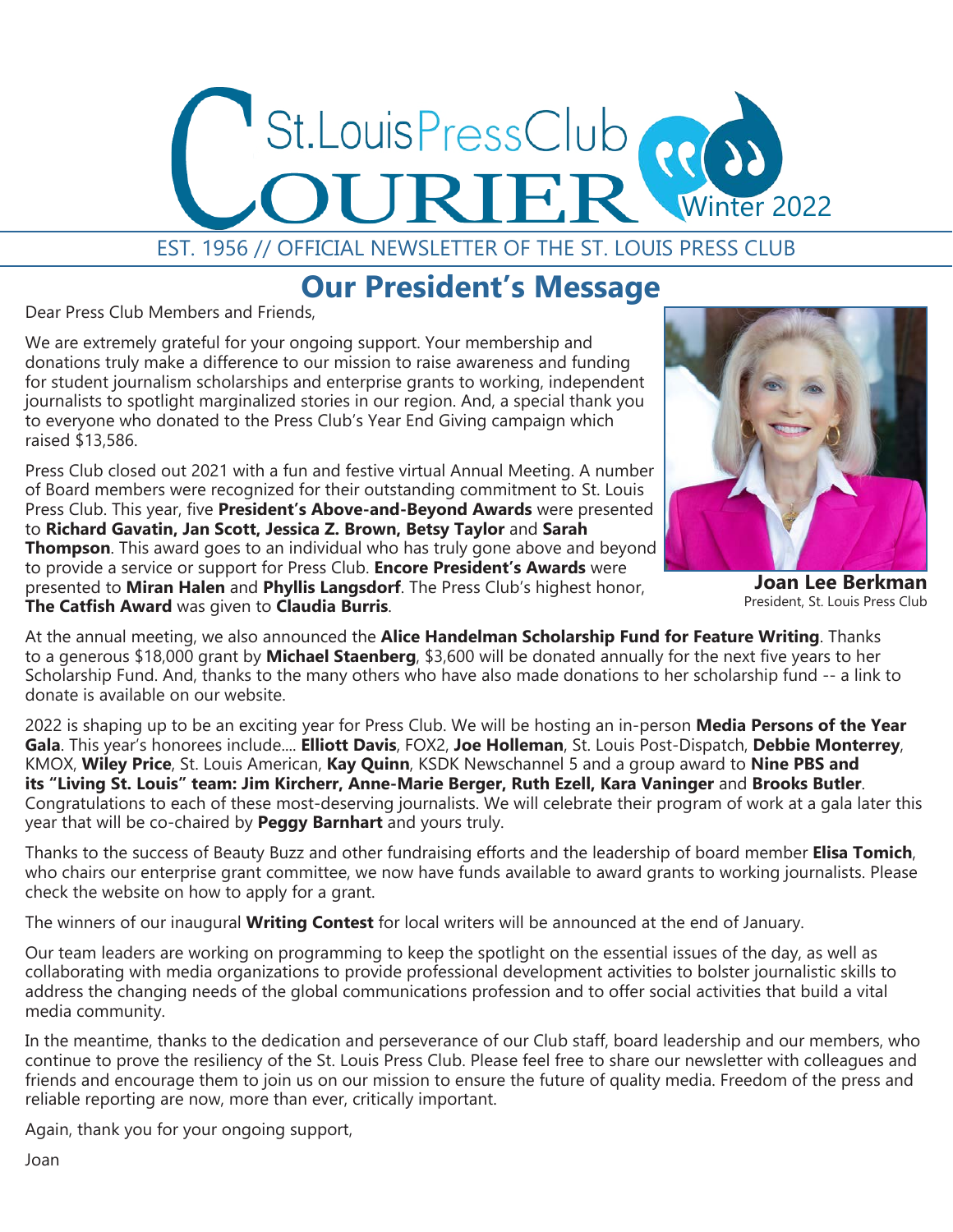#### **2022 Board of Directors**

Joan Lee Berkman President William Greenblatt\* Immediate Past-President Kent Martin Secretary & President-elect Richard Gavatin **Treasurer** Jessica Z. Brown Linda Lockhart Co-Vice Presidents Programming Margaret S. Gillerman Vice President Publicity Alice Handelman\* Vice President Nominating Ellen Nisensen Soule Vice President Membership Claudia Burris Vice President Scholarships Elisa Crouch Tomich Vice President Enterprise Journalism

Gilbert Bailon Peggy Barnhart Becky Domyan Julia Flory Ellen Futterman Miran Halen Dennis Heinze Audrey Krohngold-Prywitch Douglas Moore Joseph Martineau Pamela Niehaus Charlotte Ottley Janet Scott Barbara Langsam Shuman Dale Singer Kevin Smith Betsy Taylor Sarah Thompson Kedra Tolson Karyn R. Williams \*Past Presidents

#### Staff

Laura Schnarr, Executive Director Glenda Partlow, Associate Director

**Mailing Address: P.O. Box 410522 St. Louis, MO 63141**

**Phone 314-449-8029 FAX 314-317-0031 E-mail: info@stlpressclub.org** Website: www.stlpressclub.org **ACC 2 - RAGC 2 - PAGE 2 -**

# **St. Louis Press Club is excited to announce The Alice Handelman Scholarship Fund for Feature Writing**



**Alice Handelman** is one of Press Club's most valued members and a past president of Press Club. She is an award- winning writer and photographer and began her illustrious career in the 7th grade where she was the editor of the school newspaper at West Miami Junior High School. She graduated from the University of Missouri School of Journalism and has held a number of journalistic positions including 18 years as the community relations director for the Jewish Center for the Aged, a feature writer for the ice hockey blues and now for the Ladue News. Her impressive list of awards and community involvement have benefited so many in the St. Louis region.

We are announcing a new scholarship in her honor – **The Alice Handelman Scholarship Fund for Feature Writing.** And, thanks to a generous \$18,000 grant by Michael Staenberg, \$3,600 will

be donated annually for the next five years to her Scholarship Fund. Our sincerest thanks, respect and admiration, Alice, for her remarkable contributions over the years to Press Club and the St. Louis journalism community. Also, many thanks and ongoing appreciation to Michael Staenberg for his incredible support of Press Club.

To donate to The Alice Handelman Scholarship Fund for Feature Writing visit: https://www.stlpressclub.org/TheAliceHandelmanScholarshipFundForFeatureWritingDonation.html

#### **A special thank you to everyone who donated to the Press Club Year End Giving that raised \$13,586**

#### **Year End Giving Contributors**

Christy Beckmann Joan Lee Berkman Better Business Bureau Patty Bloom Nanci Bobrow Carolyn Bower Jessica Brown-Billhymer Betsey Bruce Claudia Burris Mike Bush Elliot Davis Carol Davis-McDonald Daniel Farrell Ed Finkelstein Jeff Fister

Julie Flory Richard & Linda Gavatin Bethe & Gary Growe Miran Halen Lynn Hamilton Allison Hawk Alice Handelman Marc Hirshman & Karen Handelman Bill Kaufman Marilen Mann Joann & Stuart Marofsky Joseph Martineau Lauren Ming Eva Morrow

Mike Murray Tom O'Neal Art Perry Marci Rosenberg Jan Scott Amy Shaw Dale & Merle Singer Marsha Soshnik Sanford & Gloria Spitzer Michael Staenberg Veronica Theodoro Barbara Wilkinson Howard & Joan Wittner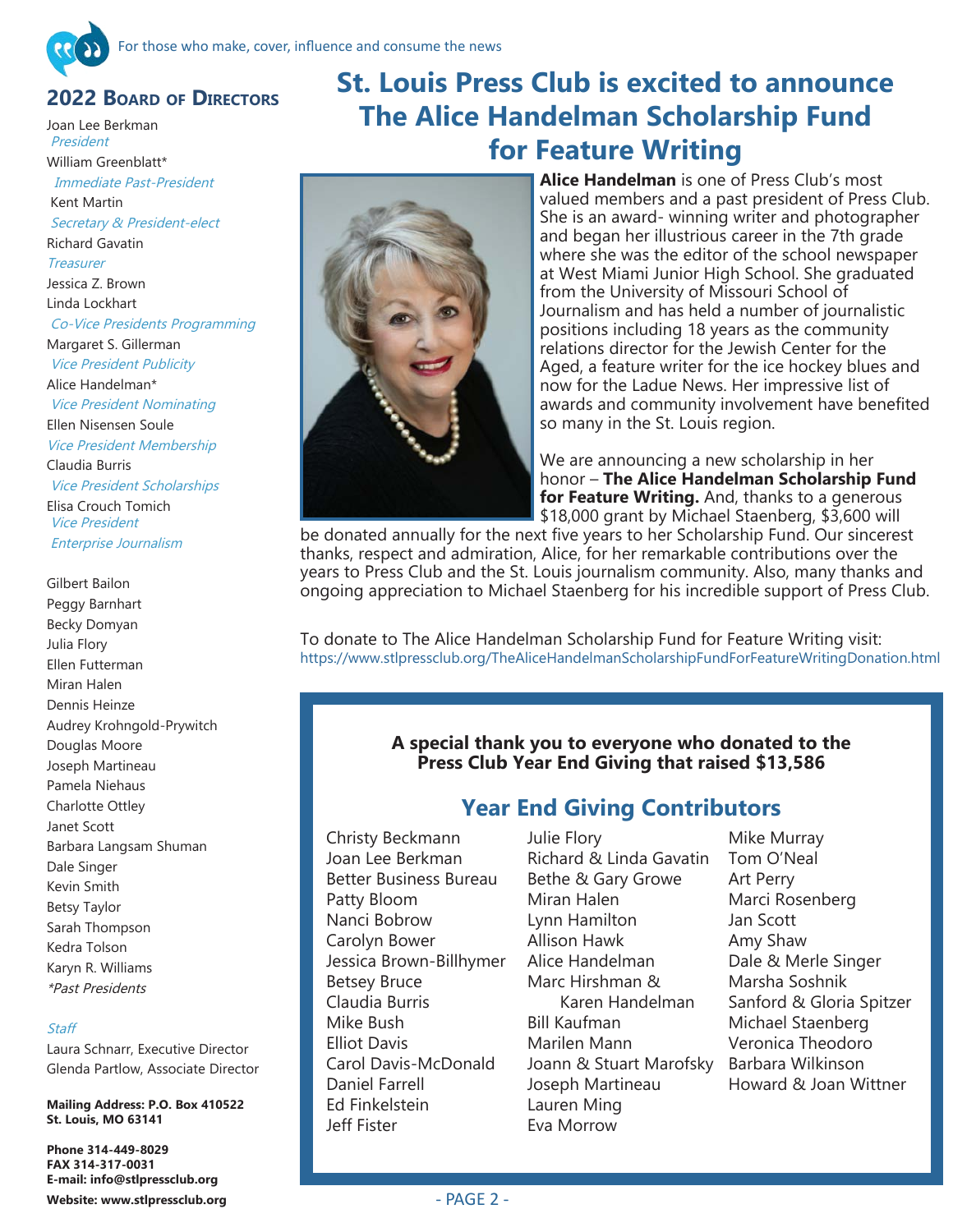# **St. Louis Press Club's 2021 Annual Meeting**



# **President's Award**

#### **The Catfish Award**

"The Catfish Award" is the Press Club's highest honor. The Catfish, is named in remembrance of the club's originating founders who gathered over Catfish lunches each Friday in 1956, and is awarded to a member recognizing that person's exceptional contributions to the field of communications and to the Press Club.

This year our board has elected to bestow the "Catfish" on **Claudia Burris**, a member who has been a leader in promoting excellence in journalism throughout our region for many years. In fact, for more than 15 years, she has coordinated the Club's highly successful journalism scholarship program. Under her leadership, Press Club has provided scholarship grants to hundreds of students. She currently is an adjunct photojournalism professor at Webster University. She also is highly-recognized ceramic artist and has received countless awards for her stunning photography. **Claudia Burris**

Several years ago, the Press Club president began giving President's Above and Beyond awards to an individual who has truly gone above and beyond to provide a service or support for Press Club.

This year, that award is going to five people. Two of whom have been doing their magic behind the scenes for years – and they are **Richard Gavatin** and **Jan Scott**. Richard is our board treasurer, website guru and all-around technology advisor. Jan has served as the Board's programming Vice President for six years and has led this effort flawlessly.

The next three recipients are **Jessica Brown**, **Betsy Taylor** and **Sarah Thompson**. Jessica's insightful interview series "In the Now" resulted in more than 40 spellbinding stories of professionals balancing work and life challenges during these

uncertain times and she has now stepped up as our new covice president of programming.

Betsy spearheaded the club's virtual program "Covering News in Contentious Times" and Sarah provided not only the seamless technical support for this important program but she and her husband, Boyd, also directed and provided technical oversight to the awards



**Sarah Thompson Jessica Brown**





**Richard Gavatin**





**Betsy Taylor**

program and presentation to Major Garrett, CBS Chief White House Correspondent. Betsy and Sarah invested an incredible amount of work on both of these memorable programs.

### **Encore President's Award**

This year, we've created a new award category – an Encore President's award for those who continue to make outstanding contributions to Press Club. And, the Encore President's Award goes to Board Member **Miran Halen**, and community volunteer **Phyllis Langsdorf** for their incredible work on Beauty Buzz. **Miran Halen Phyllis Langsdorf**



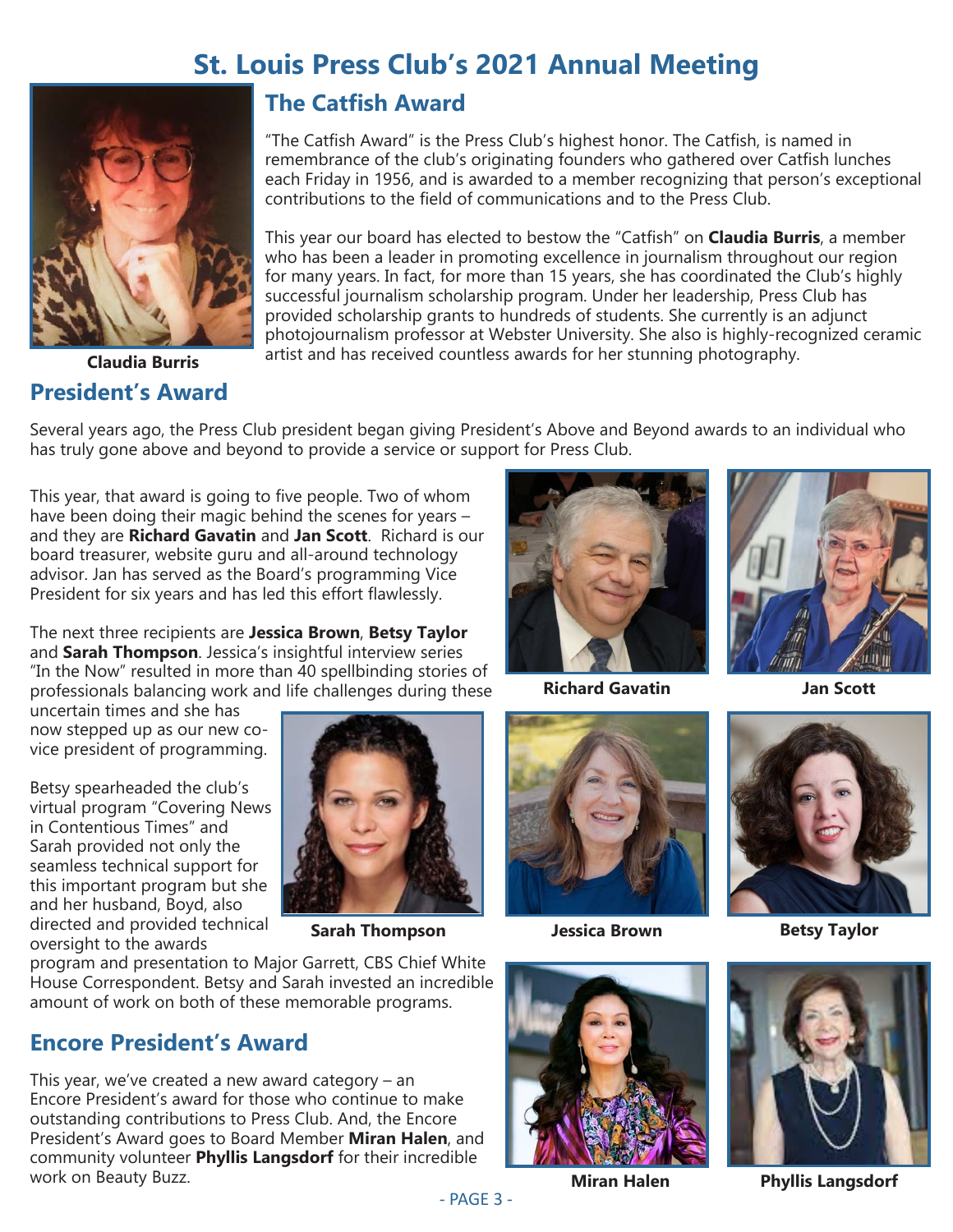### **St. Louis Press Club's 2021 Media Persons of the Year**

St. Louis Press Club is proud to announce five individual honorees — two each from newspapers and television, and one from radio — and one group of broadcast journalists. Each of the honorees has made outstanding contributions to journalism and to the St. Louis community. Press Club will celebrate their program of work at a gala later this year that will be co-chaired by Peggy Barnhart and Joan Lee Berkman. Congratulations to each of these most-deserving journalists. Congratulations to each of these most-deserving journalists.



**Elliott Davis**: A reporter and anchor at KTVI (Channel 2) since 1980, Davis is best-known for his government watchdog feature "You Paid For It."



**Debbie Monterrey**: A morningshow host at KMOX (1120 AM), Monterrey joined the station in 2003 and now anchors the news for "Total Information AM" at 5 a.m.



**Joe Holleman**: A Post-Dispatch staffer since 1989, he has reported on news and features and also has written the columns "Life Sherpa" and "Joe's St. Louis."



**Wiley Price**: A longtime photographer best-known for his work at the St. Louis American, Price is a member of the Missouri Photojournalism Hall of Fame.



Accolades also are being shared with the "**Living St. Louis**" team at **KETC (Channel 9)**. the program began in 2004 has highlights various people, places and culture in STL. The team includes **Jim Kirchherr**, executive producer, and **Ruth Ezell, Anne-Marie Berger, Kara Vaninger** and **Brooke Butler**.



**Kay Quinn**: For more than 32 years, Quinn has anchored and reported at KSDK (Channel 5) on most of the station's newscasts. Currently, she anchors the station's 4 p.m. newscast.